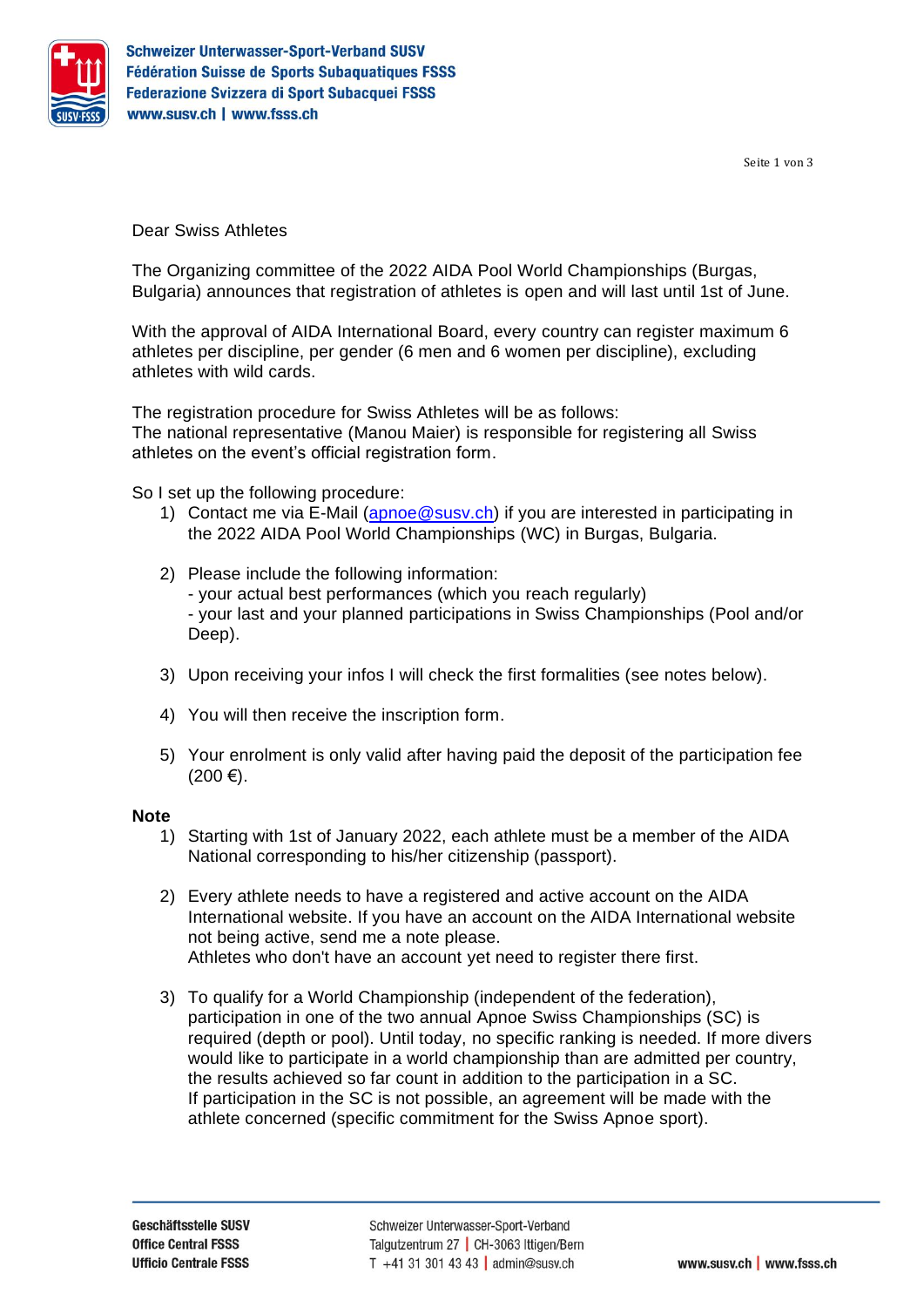

Seite 2 von 3

# **AIDA Pool World Championships 2022 - Burgas, Bulgaria June 18th to 25th** Link [to Website](https://www.aidainternational.org/EventPage/3158)

## **Participation fees**

For participants who register before 1st of May 2022 (early registration):

#### OPTION 1

Official hotel (3 stars) - 8 nights

- 1) 690 € (double room breakfast only) for competitors 590 € (double room - breakfast only) for accompanier
- 2) 650 € (triple room  $-$  breakfast only) for competitors 490 € (triple room - breakfast only) for accompanier
- 3) 850  $\epsilon$  (single room breakfast only)

## OPTION 2

Official hotel (4 stars) - 8 nights

- 1) 790  $€$  (double room breakfast only) for competitors 690 € (double room - breakfast only) for accompanier
- 2) 720 € (triple room  $-$  breakfast only) for competitors 560 € (triple room - breakfast only) for accompanier
- 3) 980  $\epsilon$  (single room breakfast only)

The athlete's and accompanier's entry fees in Option 1 and Option 2 include:

- − Hotel accommodation: 8 nights, hotel parking spot
- − Participation in official trainings
- − Participation in the competition for all disciplines (participation fee; athletes only!)
- − Shuttle bus hotel pool and back every competition and training day
- − Event T-shirt
- − Doping test (athletes only!)
- − Full medical observation during competition and during training days (athletes only!)
- − Opening and closing ceremony

Full board is available as an option in Hotel and will be charged separately.

Cost of the meals will not be more than 10 euro, per meal.